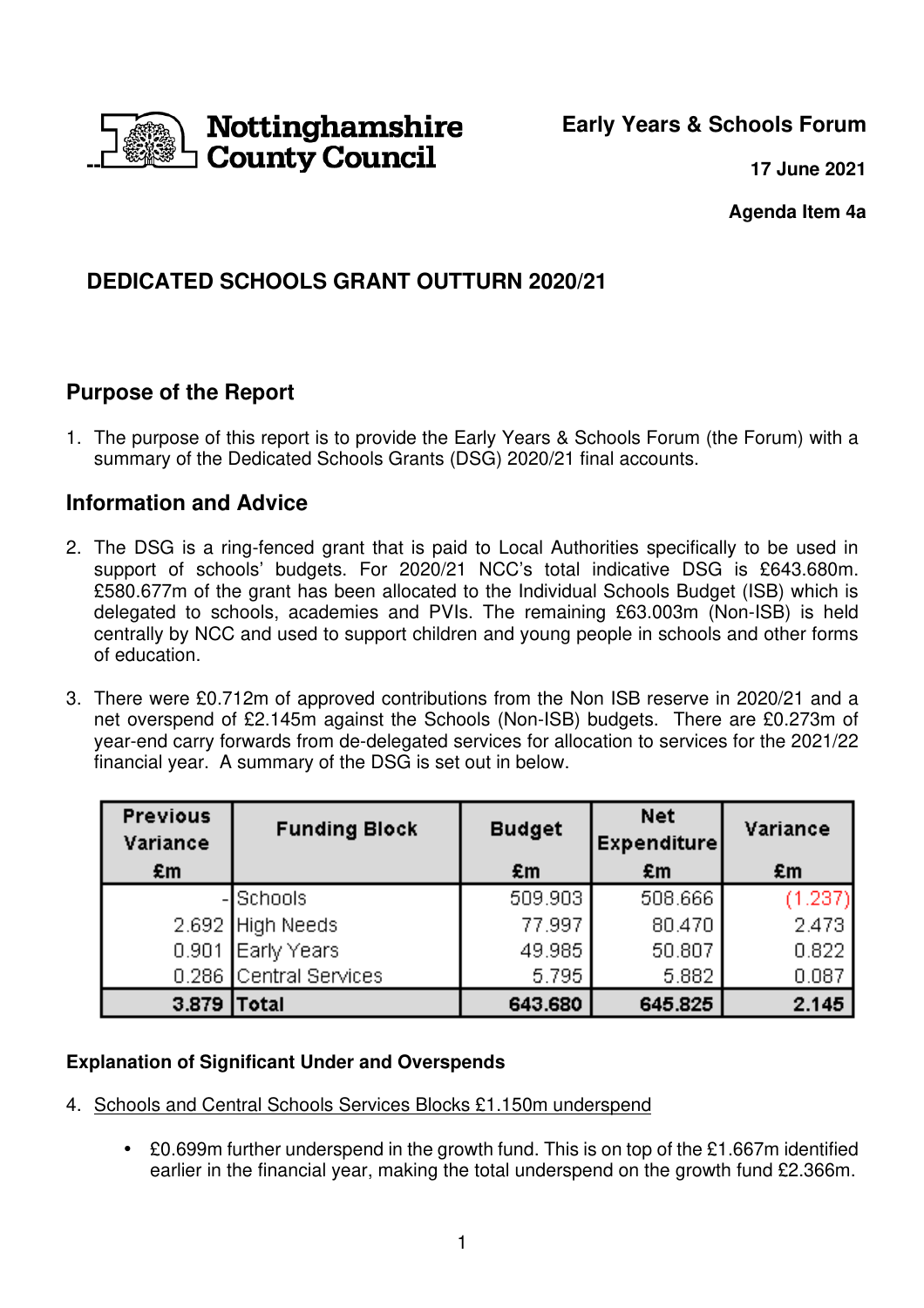- £0.155m underspend against de-delegated trade union facilities funding. The underspend is to be carried forward into 2021/22.
- £0.118m underspend against de-delegated English as an additional language funding due to in year vacancies. This underspend is to be carried forward into 2021/22.
- £0.090m underspend on the admissions function due to temporary staffing vacancies within year.
- £0.103m underspend on the Education Psychology Service. This service received its first increase in budget since 2012/13. This additional funding combined with increased income generation has resulted in in the underspend.
- There was a funding shortfall of £0.286m against the Central School Services budget which the forum approved in September to be funded from the non ISB reserve.
- £0.193 underspend on business rates payments.
- 0.078m net underspend on various other services within the two blocks.

### 5. High Needs Block £2.473 overspend

**Appendix A** provides a full breakdown of the variances within the High Needs Block.

• £2.510m overspend on EHCP specialist provision. This is made up of: - £2.301m for EHCP specialist provision where the lack of special school places is having an impact with 50 new starters in September 2020 and 30 CYP with a pending start date, which is the highest ever September intake.

- £0.209m overspend for Looked After Children (LAC) Specialist Provision which relates to an increase in children residing and educated in other local authority areas but funded by NCC.

- £1.068m overspend on Post 16 Colleges. The 2020/21 September intake was much higher than previously estimated as more students are choosing this route.
- £0.392m overspend on places in other local authorities (OLA) for special schools, The income and expenditure to/from other LAs tend to go on for several years before final settlement. The 2020/21 figure also includes some exceptional costs.
- £0.179m overspend in the independent sector for SEND children without an EHCP. £0.3m is directly attributable to COVID-19 as children remained in alternative places longer during the closure of schools rather than being placed at a school. A further £0.2m is due to the closure of an alternative provider that needed to be placed elsewhere. This was offset by £0.3m of top up funding which was retained by the Authority.
- £0.198m overspend due to an adjustment to the import/export numbers for pupils educated in other local authority areas.
- £0.533m underspend on therapies within the Special School Equipment budget which was newly created in 2020/21 and is not forecast to be spent.
- £0.297m underspend on the ambitious capacity budget created to increase special school places.
- £0.275m underspend in the Inclusion Service mainly due to vacant posts and less travel due to the pandemic.
- £0.337 underspend on AFN as we received more from other LAs (OLA) for children we look after.
- £0.206m underspend due to delays in establishing the special school hubs, which have been further exacerbated by the impact of Covid-19.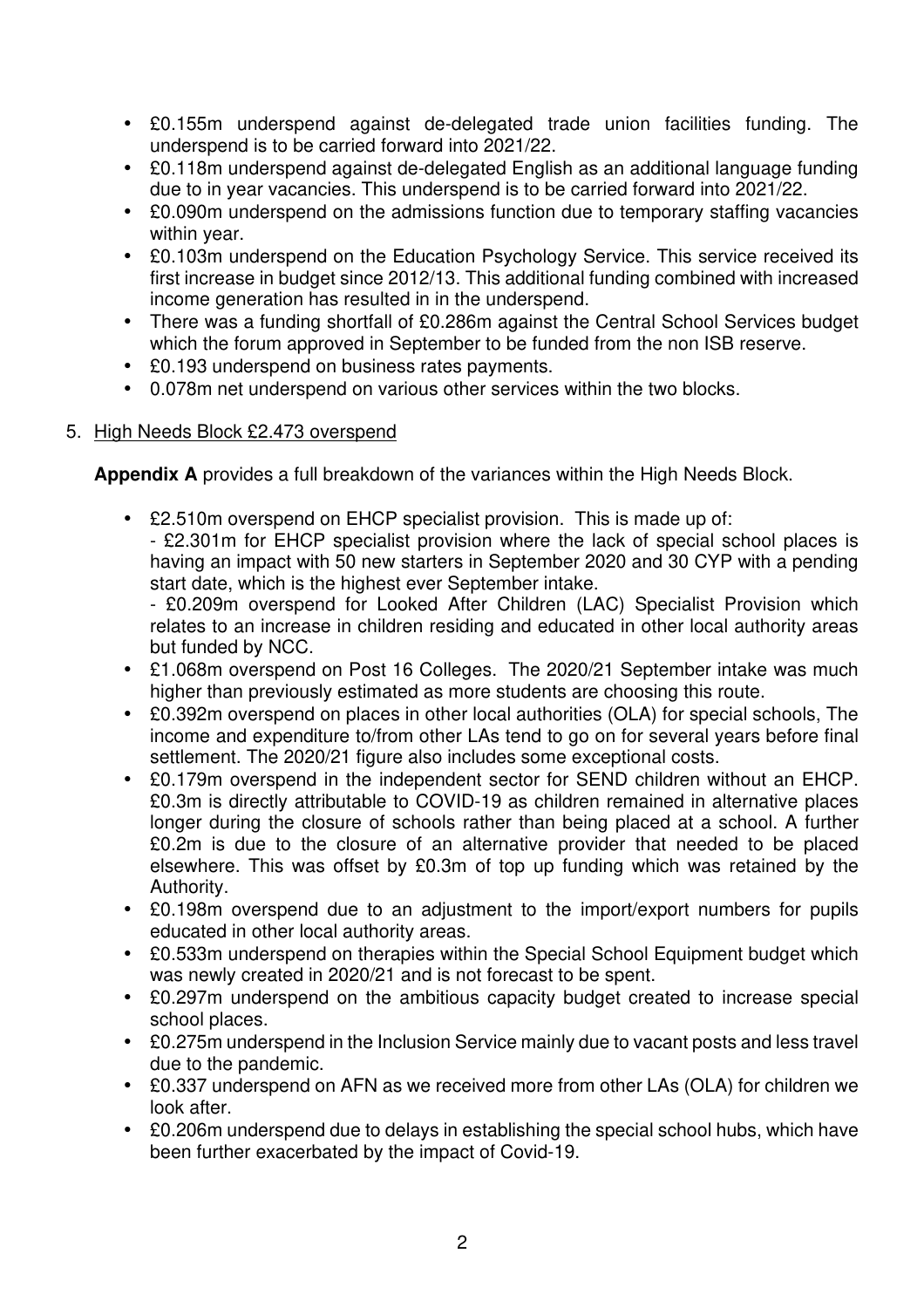- £0.226m net underspend mainly on staffing vacancies across the rest of the high needs block.
- 6. Early Years Block £0.822 Overspend (Indicative)

**Appendix B** provides a full breakdown of the variances within the Early Years Block.

The predicted overspend is largely due to the approach taken to fund places in line with government guidance during Covid-19 which has resulted in more places being funded than in the previous financial year. This has been exacerbated by the payment of the temporary 10p per hour increase. There has also been a Government announcement to temporarily change the way the grant funding for the EYB is to be calculated.

The basis of the EYB funding has changed from being 5/12<sup>ths</sup> of January 2020 census data and the remaining 7 months on the January 2021 (estimated) to be the following:-

Funding = 9/12 Jan 2020 + 3/12 Jan 2021

#### **The overspend on the Early Years Block will be confirmed in Summer / Autumn 2021 when the ESFA announce the final 2020-21 funding allocation for the Early Years Block.**

#### **Use of the Schools (Non-ISB) Reserve**

- 7. As the summary of the Schools Budget set out above shows, the accumulated Schools (Non-ISB) Reserve was £5.709m at the beginning of 2020/21. Based on the net effect of the inyear overspend, and use of reserves outlined in paragraph 3, there is currently a surplus of £3.982m on the Schools (non-ISB) Reserve for 2020/21. See table below.
- 8. Of the £3.982m balance there is already commitment to spend the carry forwards for the dedelegated services, meaning a projected balance at the end of 2021/22 of £3.709m.
- 9. The reserve can be used to support additional expenditure provided that the Schools and Early Years Finance (England) Regulations 2021 are complied with.